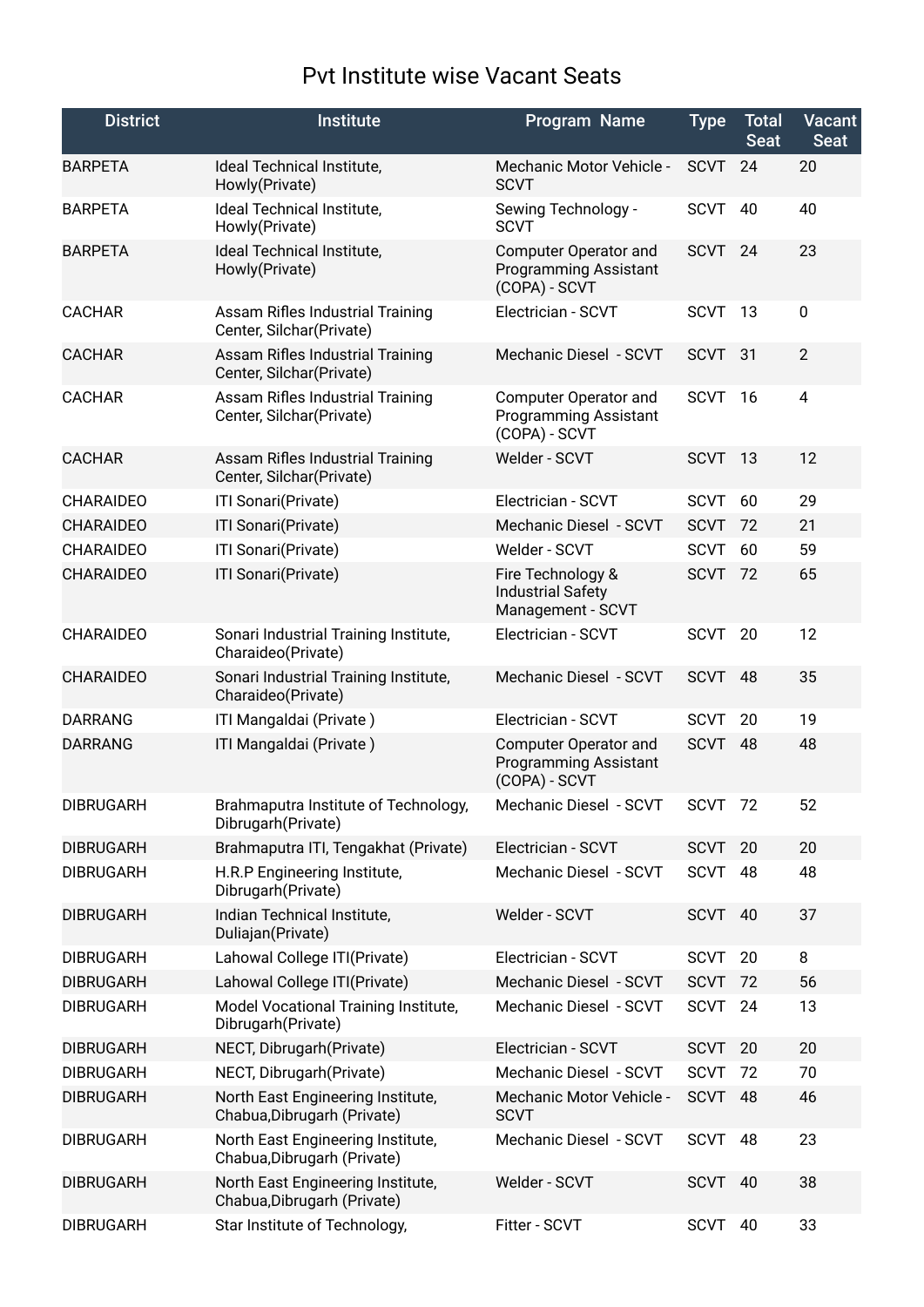| <b>District</b>  | <b>Institute</b>                                                       | <b>Program Name</b>                                                    | <b>Type</b>        | <b>Total</b><br><b>Seat</b> | <b>Vacant</b><br>Seat |
|------------------|------------------------------------------------------------------------|------------------------------------------------------------------------|--------------------|-----------------------------|-----------------------|
|                  | Dibrugarh (Private)                                                    |                                                                        |                    |                             |                       |
| <b>DIBRUGARH</b> | Star Institute of Technology,<br>Dibrugarh (Private)                   | Electrician - SCVT                                                     | <b>SCVT</b>        | 40                          | 39                    |
| <b>DIBRUGARH</b> | Star Institute of Technology,<br>Dibrugarh (Private)                   | Mechanic Diesel - SCVT                                                 | <b>SCVT</b>        | -72                         | 72                    |
| <b>DIBRUGARH</b> | <b>Technoland Industrial Training</b><br>Institute, Duliajan (Private) | Mechanic Diesel - SCVT                                                 | <b>SCVT</b>        | 24                          | 24                    |
| <b>DIBRUGARH</b> | <b>Technoland Industrial Training</b><br>Institute, Duliajan (Private) | Stenographer and<br>Secretarial Assistant<br>(English) - SCVT          | <b>SCVT</b>        | 48                          | 42                    |
| <b>DIBRUGARH</b> | Trade & Technology, Moran(Private)                                     | Mechanic Diesel - SCVT                                                 | <b>SCVT</b>        | 72                          | 61                    |
| <b>DIBRUGARH</b> | Trade and Technology,<br>Duliajan(Private)                             | Mechanic Diesel - SCVT                                                 | <b>SCVT</b>        | - 72                        | 64                    |
| <b>GOALPARA</b>  | Lakhipur ITI (Private)                                                 | Fitter - SCVT                                                          | <b>SCVT</b>        | 40                          | 38                    |
| <b>GOALPARA</b>  | Lakhipur ITI (Private)                                                 | Electrician - SCVT                                                     | <b>SCVT</b>        | 40                          | 40                    |
| <b>GOLAGHAT</b>  | Industrial Training Institute, BokaKhat,<br>(Private)                  | Fitter - SCVT                                                          | <b>SCVT</b>        | 20                          | 8                     |
| <b>GOLAGHAT</b>  | Industrial Training Institute, BokaKhat,<br>(Private)                  | Mechanic Motor Vehicle -<br><b>SCVT</b>                                | <b>SCVT</b>        | 24                          | 10                    |
| <b>GOLAGHAT</b>  | Industrial Training Institute, BokaKhat,<br>(Private)                  | Electrician - SCVT                                                     | <b>SCVT</b>        | 20                          | $\overline{2}$        |
| <b>GOLAGHAT</b>  | Industrial Training Institute, BokaKhat,<br>(Private)                  | Mechanic Diesel - SCVT                                                 | <b>SCVT</b>        | 48                          | 28                    |
| <b>GOLAGHAT</b>  | Industrial Training Institute, BokaKhat,<br>(Private)                  | Computer Operator and<br><b>Programming Assistant</b><br>(COPA) - SCVT | <b>SCVT</b>        | 48                          | 45                    |
| <b>GOLAGHAT</b>  | Industrial Training Institute, BokaKhat,<br>(Private)                  | Welder - SCVT                                                          | <b>SCVT</b>        | 20                          | 19                    |
| <b>GOLAGHAT</b>  | ITI Kohora(Private)                                                    | Computer Operator and<br><b>Programming Assistant</b><br>(COPA) - SCVT | <b>SCVT</b>        | 24                          | 24                    |
| HOJAI            | Ajmal Rural Technology &<br>Demonstration Centre, Hojai (Private)      | Fitter - NCVT                                                          | NCVT 20            |                             | 11                    |
| HOJAI            | Ajmal Rural Technology &<br>Demonstration Centre, Hojai (Private)      | Wireman - NCVT                                                         | NCVT <sub>20</sub> |                             | 16                    |
| HOJAI            | Ajmal Rural Technology &<br>Demonstration Centre, Hojai (Private)      | Electrician - NCVT                                                     | NCVT <sub>20</sub> |                             | 3                     |
| HOJAI            | Ajmal Rural Technology &<br>Demonstration Centre, Hojai (Private)      | Plumber - NCVT                                                         | NCVT 48            |                             | 48                    |
| HOJAI            | Ajmal Rural Technology &<br>Demonstration Centre, Hojai (Private)      | Welder - NCVT                                                          | NCVT 40            |                             | 40                    |
| <b>JORHAT</b>    | Labour Welfare Industrial Training<br>Centre, Rowriah (Private)        | Electrician - NCVT                                                     | NCVT <sub>20</sub> |                             | 1                     |
| <b>JORHAT</b>    | Labour Welfare Industrial Training<br>Centre, Rowriah (Private)        | Mason (Building<br>Constructor) - NCVT                                 | NCVT <sub>24</sub> |                             | 23                    |
| <b>JORHAT</b>    | Dhiren Borah Memorial Academy,<br>Jorhat(Private)                      | Electrician - SCVT                                                     | <b>SCVT</b>        | 20                          | 18                    |
| <b>JORHAT</b>    | Dhiren Borah Memorial Academy,<br>Jorhat(Private)                      | Mechanic Diesel - SCVT                                                 | <b>SCVT</b>        | 48                          | 44                    |
| <b>JORHAT</b>    | Edutech Industrial Training Institute,<br>Jorhat(Private)              | Electrician - SCVT                                                     | SCVT               | 20                          | 18                    |
| <b>JORHAT</b>    | Edutech Industrial Training Institute,<br>Jorhat(Private)              | Mechanic Diesel - SCVT                                                 | SCVT               | 48                          | 39                    |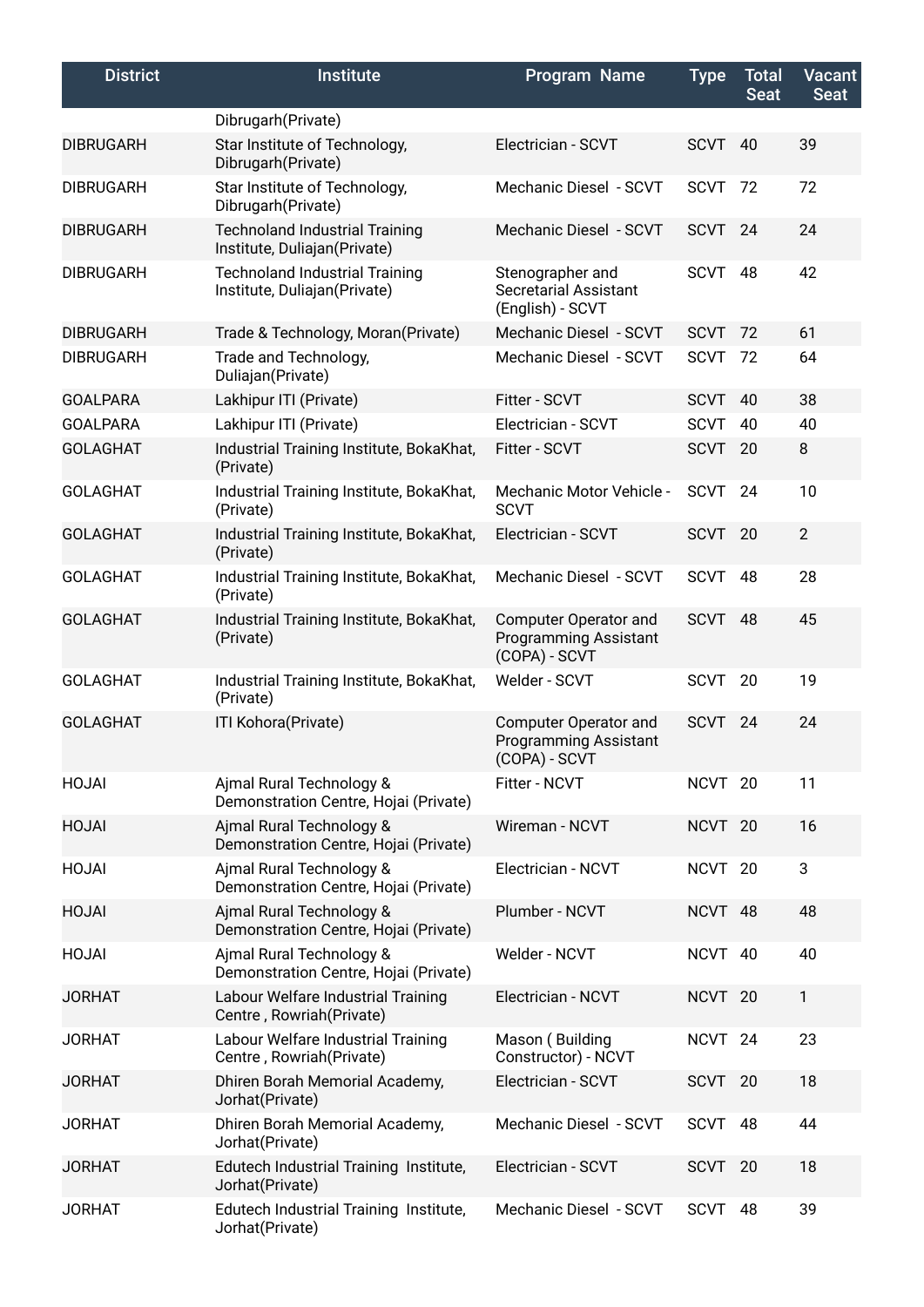| <b>District</b>                      | <b>Institute</b>                                                               | <b>Program Name</b>                                                    | <b>Type</b> | <b>Total</b><br><b>Seat</b> | <b>Vacant</b><br><b>Seat</b> |
|--------------------------------------|--------------------------------------------------------------------------------|------------------------------------------------------------------------|-------------|-----------------------------|------------------------------|
| <b>JORHAT</b>                        | GyanVikash Institute of Technology,<br>Jorhat(Private)                         | Sewing Technology -<br><b>SCVT</b>                                     | <b>SCVT</b> | 20                          | 20                           |
| <b>JORHAT</b>                        | Iceland Computers, Jorhat(Private)                                             | Computer Operator and<br><b>Programming Assistant</b><br>(COPA) - SCVT | <b>SCVT</b> | 48                          | 48                           |
| <b>JORHAT</b>                        | Industrial Training Centre, ASTC,<br>Jorhat(Private)                           | Mechanic Motor Vehicle -<br><b>SCVT</b>                                | <b>SCVT</b> | 24                          | 19                           |
| <b>JORHAT</b>                        | ITI Titabor(Private)                                                           | Fitter - SCVT                                                          | <b>SCVT</b> | 20                          | 17                           |
| <b>JORHAT</b>                        | ITI Titabor(Private)                                                           | Electrician - SCVT                                                     | <b>SCVT</b> | 40                          | 40                           |
| <b>JORHAT</b>                        | ITI Titabor(Private)                                                           | Mechanic Diesel - SCVT                                                 | <b>SCVT</b> | 72                          | 69                           |
| <b>JORHAT</b>                        | ITI Titabor(Private)                                                           | Fire Technology &<br><b>Industrial Safety</b><br>Management - SCVT     | <b>SCVT</b> | 72                          | 72                           |
| <b>JORHAT</b>                        | Jorhat Industrial Training Institute of<br>Engineering and Technology(Private) | Mechanic Diesel - SCVT                                                 | <b>SCVT</b> | 48                          | 48                           |
| <b>JORHAT</b>                        | Kaziranga ITI, Jorhat (Private)                                                | Fitter - SCVT                                                          | <b>SCVT</b> | 20                          | 16                           |
| <b>JORHAT</b>                        | Kaziranga ITI, Jorhat (Private)                                                | Mechanic Diesel - SCVT                                                 | <b>SCVT</b> | 48                          | 45                           |
| <b>JORHAT</b>                        | Kenduguri Pvt. ITI, Jorhat(Private)                                            | Fitter - NCVT                                                          | <b>NCVT</b> | 40                          | 12                           |
| <b>JORHAT</b>                        | Kenduguri Pvt. ITI, Jorhat(Private)                                            | Electrician - NCVT                                                     | <b>NCVT</b> | 40                          | 8                            |
| <b>JORHAT</b>                        | Kenduguri Pvt. ITI, Jorhat(Private)                                            | Mechanic Diesel - NCVT                                                 | <b>NCVT</b> | -48                         | 13                           |
| <b>JORHAT</b>                        | Kenduguri Pvt. ITI, Jorhat(Private)                                            | Welder - NCVT                                                          | <b>NCVT</b> | 40                          | 31                           |
| <b>JORHAT</b>                        | MDM Academy, Jorhat(Private)                                                   | Mechanic Diesel - SCVT                                                 | <b>SCVT</b> | 24                          | 20                           |
| <b>JORHAT</b>                        | Sankardev ITI, Jorhat (Private)                                                | Mechanic Diesel - SCVT                                                 | <b>SCVT</b> | 72                          | 72                           |
| <b>JORHAT</b>                        | Swastika Institute of Technology,<br>Jorhat(Private)                           | Electrician - SCVT                                                     | <b>SCVT</b> | 20                          | 15                           |
| <b>JORHAT</b>                        | Swastika Institute of Technology,<br>Jorhat(Private)                           | Mechanic Diesel - SCVT                                                 | <b>SCVT</b> | 48                          | 46                           |
| <b>JORHAT</b>                        | Trade & Technology, Jorhat(Private)                                            | Mechanic Diesel - SCVT                                                 | <b>SCVT</b> | 72                          | 71                           |
| <b>JORHAT</b>                        | Zenith Industrial Training Institute,<br>Jorhat(Private)                       | Electrician - SCVT                                                     | <b>SCVT</b> | 20                          | 17                           |
| <b>JORHAT</b>                        | Zenith Industrial Training Institute,<br>Jorhat(Private)                       | Mechanic Diesel - SCVT                                                 | SCVT 72     |                             | 66                           |
| <b>JORHAT</b>                        | Zenith Industrial Training Institute,<br>Jorhat(Private)                       | Computer Operator and<br><b>Programming Assistant</b><br>(COPA) - SCVT | SCVT 72     |                             | 71                           |
| <b>KAMRUP</b>                        | Nemcare Model Industrial Training<br>Institute, Mirza(Private)                 | Fitter - SCVT                                                          | SCVT        | 20                          | 17                           |
| <b>KAMRUP</b>                        | Nemcare Model Industrial Training<br>Institute, Mirza(Private)                 | Electrician - SCVT                                                     | <b>SCVT</b> | 20                          | 16                           |
| <b>KAMRUP</b>                        | Nemcare Model Industrial Training<br>Institute, Mirza(Private)                 | Mechanic Diesel - SCVT                                                 | <b>SCVT</b> | 24                          | 22                           |
| <b>KAMRUP</b>                        | Nemcare Model Industrial Training<br>Institute, Mirza(Private)                 | Computer Operator and<br><b>Programming Assistant</b><br>(COPA) - SCVT | <b>SCVT</b> | 48                          | 48                           |
| <b>KAMRUP</b>                        | Tool Room Training Centre,<br>Guwahati(Private)                                | Turner - NCVT                                                          | NCVT 40     |                             | 20                           |
| <b>KAMRUP</b>                        | <b>Tool Room Training Centre,</b><br>Guwahati(Private)                         | Machinist - NCVT                                                       | NCVT 40     |                             | 16                           |
| <b>KAMRUP</b>                        | Tool Room Training Centre,<br>Guwahati(Private)                                | Welder - NCVT                                                          | NCVT 80     |                             | 76                           |
| <b>KAMRUP</b><br><b>METROPOLITAN</b> | Asian Infotech, Guwahati(Private)                                              | Stenographer and<br><b>Secretarial Assistant</b>                       | SCVT        | 24                          | 24                           |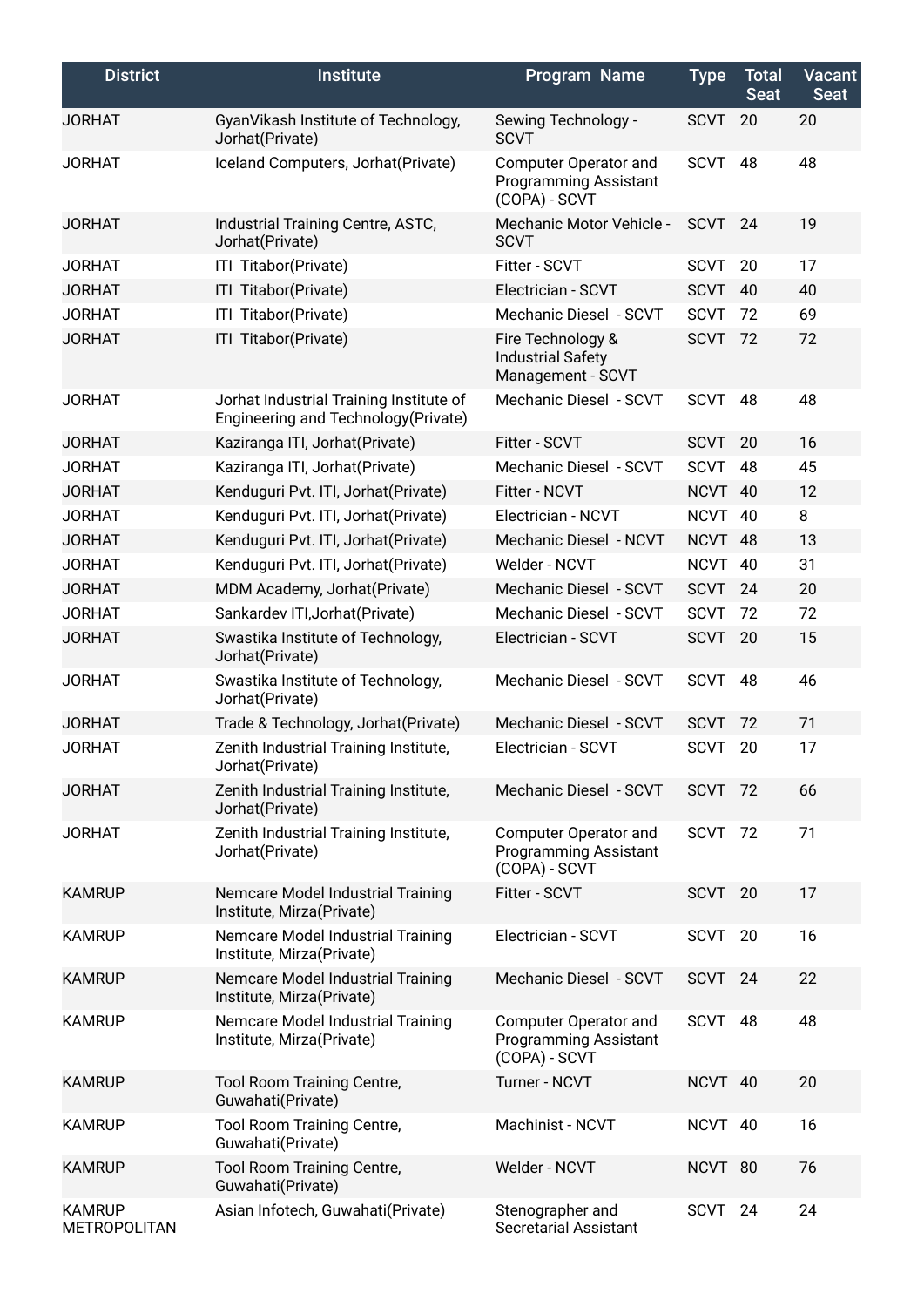| <b>District</b>                      | <b>Institute</b>                                                                   | Program Name                                                                               | <b>Type</b> | Total<br><b>Seat</b> | <b>Vacant</b><br>Seat |
|--------------------------------------|------------------------------------------------------------------------------------|--------------------------------------------------------------------------------------------|-------------|----------------------|-----------------------|
| <b>KAMRUP</b><br><b>METROPOLITAN</b> | Asian Infotech, Sonapur(Private)                                                   | (English) - SCVT<br>Computer Operator and<br><b>Programming Assistant</b><br>(COPA) - SCVT | <b>SCVT</b> | 48                   | 48                    |
| <b>KAMRUP</b><br><b>METROPOLITAN</b> | Assam ITI (Private)                                                                | Fitter - SCVT                                                                              | <b>SCVT</b> | 20                   | 20                    |
| <b>KAMRUP</b><br><b>METROPOLITAN</b> | Assam ITI (Private)                                                                | <b>Mechanic Motor Vehicle -</b><br><b>SCVT</b>                                             | <b>SCVT</b> | 20                   | 19                    |
| <b>KAMRUP</b><br><b>METROPOLITAN</b> | Assam ITI (Private)                                                                | Electrician - SCVT                                                                         | <b>SCVT</b> | 40                   | 40                    |
| <b>KAMRUP</b><br><b>METROPOLITAN</b> | Assam Professional Academy,<br>Guwahati(Private)                                   | Electrician - SCVT                                                                         | <b>SCVT</b> | 40                   | 37                    |
| <b>KAMRUP</b><br><b>METROPOLITAN</b> | Assam Professional Academy,<br>Guwahati(Private)                                   | Surveyor - SCVT                                                                            | SCVT        | 40                   | 39                    |
| <b>KAMRUP</b><br><b>METROPOLITAN</b> | Assam Professional Academy,<br>Guwahati(Private)                                   | <b>Computer Operator and</b><br><b>Programming Assistant</b><br>(COPA) - SCVT              | SCVT        | 48                   | 48                    |
| <b>KAMRUP</b><br><b>METROPOLITAN</b> | Indian Technical Institute,<br>Nalapara(Private)                                   | Mechanic Motor Vehicle -<br><b>SCVT</b>                                                    | <b>SCVT</b> | 48                   | 18                    |
| <b>KAMRUP</b><br><b>METROPOLITAN</b> | Indian Technical Institute,<br>Nalapara(Private)                                   | Electrician - SCVT                                                                         | SCVT        | 40                   | 13                    |
| <b>KAMRUP</b><br><b>METROPOLITAN</b> | Indian Technical Institute,<br>Nalapara(Private)                                   | Mechanic Diesel - SCVT                                                                     | SCVT 72     |                      | 51                    |
| <b>KAMRUP</b><br><b>METROPOLITAN</b> | Kamrup College of Vocational Training,<br>Guwahati(Private)                        | Stenographer and<br><b>Secretarial Assistant</b><br>(English) - SCVT                       | <b>SCVT</b> | 48                   | 40                    |
| <b>KAMRUP</b><br><b>METROPOLITAN</b> | Kamrup College of Vocational Training,<br>Guwahati(Private)                        | <b>Secretarial Practice</b><br>(English) - SCVT                                            | <b>SCVT</b> | 48                   | 46                    |
| <b>KAMRUP</b><br><b>METROPOLITAN</b> | Model Vocational Training Institute,<br>Guwahati (Private)                         | Mechanic Diesel - SCVT                                                                     | <b>SCVT</b> | 24                   | 20                    |
| <b>KAMRUP</b><br><b>METROPOLITAN</b> | Model Vocational Training Institute,<br>Guwahati (Private)                         | <b>Computer Operator and</b><br><b>Programming Assistant</b><br>(COPA) - SCVT              | SCVT        | 24                   | 24                    |
| <b>KAMRUP</b><br><b>METROPOLITAN</b> | NECT Bamunimaidan ITI (Private)                                                    | Fitter - SCVT                                                                              | SCVT 40     |                      | 28                    |
| <b>KAMRUP</b><br><b>METROPOLITAN</b> | NECT Bamunimaidan ITI (Private)                                                    | Electrician - SCVT                                                                         | SCVT 40     |                      | 28                    |
| <b>KAMRUP</b><br><b>METROPOLITAN</b> | NICE ITI (Private)                                                                 | Fitter - SCVT                                                                              | SCVT 20     |                      | 19                    |
| <b>KAMRUP</b><br><b>METROPOLITAN</b> | NICE ITI (Private)                                                                 | Mechanic Motor Vehicle -<br><b>SCVT</b>                                                    | SCVT        | 20                   | 16                    |
| <b>KAMRUP</b><br><b>METROPOLITAN</b> | NICE ITI (Private)                                                                 | Electrician - SCVT                                                                         | <b>SCVT</b> | - 40                 | 38                    |
| <b>KAMRUP</b><br><b>METROPOLITAN</b> | NICE ITI (Private)                                                                 | Stenographer and<br>Secretarial Assistant<br>(English) - SCVT                              | SCVT        | 48                   | 47                    |
| <b>KARIMGANJ</b>                     | ITI Badarpur Ghat(Private)                                                         | Electrician - SCVT                                                                         | <b>SCVT</b> | 40                   | 5                     |
| KARIMGANJ                            | ITI Badarpur Ghat(Private)                                                         | Computer Operator and<br><b>Programming Assistant</b><br>(COPA) - SCVT                     | SCVT 48     |                      | 31                    |
| <b>KOKRAJHAR</b>                     | Gurudev Kalicharan Institute of<br>Training and Management, Kokrajhar<br>(Private) | Electrician - SCVT                                                                         | SCVT 20     |                      | 14                    |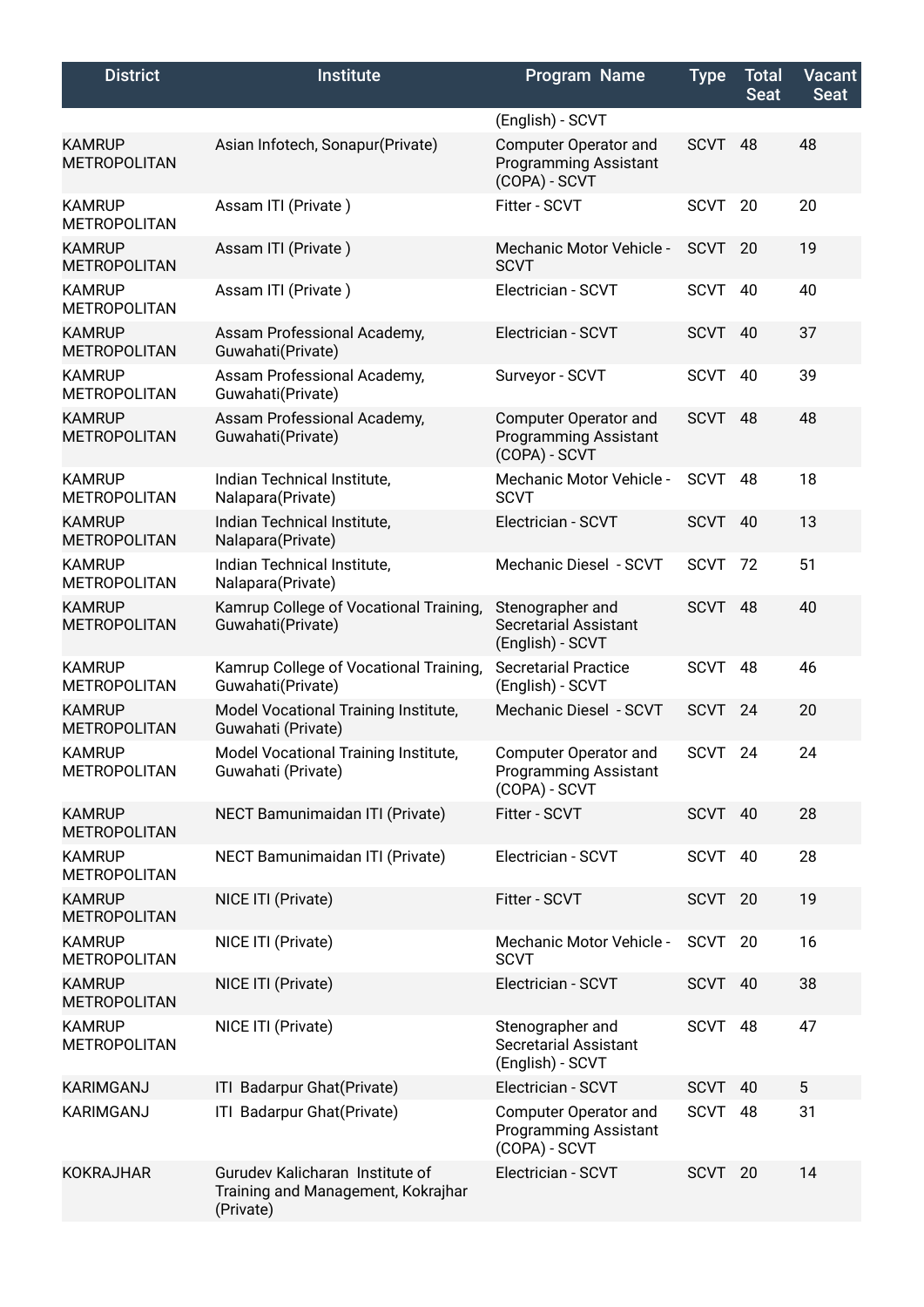| <b>District</b>  | <b>Institute</b>                                                                   | <b>Program Name</b>                                                           | <b>Type</b> | <b>Total</b><br><b>Seat</b> | <b>Vacant</b><br><b>Seat</b> |
|------------------|------------------------------------------------------------------------------------|-------------------------------------------------------------------------------|-------------|-----------------------------|------------------------------|
| <b>KOKRAJHAR</b> | Gurudev Kalicharan Institute of<br>Training and Management, Kokrajhar<br>(Private) | Computer Operator and<br><b>Programming Assistant</b><br>(COPA) - SCVT        | <b>SCVT</b> | 48                          | 42                           |
| <b>KOKRAJHAR</b> | ITI Salakati(Private)                                                              | Fitter - SCVT                                                                 | <b>SCVT</b> | 20                          | $\mathbf{3}$                 |
| <b>KOKRAJHAR</b> | ITI Salakati(Private)                                                              | Electrician - SCVT                                                            | <b>SCVT</b> | 20                          | $\overline{2}$               |
| <b>KOKRAJHAR</b> | ITI Salakati(Private)                                                              | Welder - SCVT                                                                 | <b>SCVT</b> | 40                          | 19                           |
| <b>KOKRAJHAR</b> | Kaziranga ITI, Kokrajhar(Private)                                                  | Fitter - SCVT                                                                 | <b>SCVT</b> | 20                          | 11                           |
| <b>KOKRAJHAR</b> | Kaziranga ITI, Kokrajhar(Private)                                                  | Electrician - SCVT                                                            | <b>SCVT</b> | 20                          | 9                            |
| <b>LAKHIMPUR</b> | ITI Ghilamara(Private)                                                             | Fitter - SCVT                                                                 | <b>SCVT</b> | 40                          | 39                           |
| <b>LAKHIMPUR</b> | ITI Ghilamara(Private)                                                             | Electrician - SCVT                                                            | <b>SCVT</b> | 20                          | 20                           |
| <b>LAKHIMPUR</b> | ITI Ghilamara(Private)                                                             | Mechanic Diesel - SCVT                                                        | <b>SCVT</b> | 72                          | 71                           |
| <b>LAKHIMPUR</b> | ITI Ghilamara(Private)                                                             | Computer Operator and<br><b>Programming Assistant</b><br>(COPA) - SCVT        | <b>SCVT</b> | 72                          | 70                           |
| <b>LAKHIMPUR</b> | <b>Vocational Training Centre,</b><br>Bihpuria(Private)                            | Plumber - SCVT                                                                | <b>SCVT</b> | 24                          | 24                           |
| <b>LAKHIMPUR</b> | <b>Vocational Training Centre,</b><br>Bihpuria(Private)                            | Stenographer and<br><b>Secretarial Assistant</b><br>(English) - SCVT          | <b>SCVT</b> | 24                          | 24                           |
| <b>LAKHIMPUR</b> | <b>Vocational Training Centre,</b><br>Bihpuria(Private)                            | Sewing Technology -<br><b>SCVT</b>                                            | <b>SCVT</b> | 20                          | 20                           |
| <b>LAKHIMPUR</b> | <b>Vocational Training Centre,</b><br>Bihpuria(Private)                            | Surface ornamentation<br>Technique (Embroidery) -<br><b>SCVT</b>              | <b>SCVT</b> | 20                          | 20                           |
| <b>LAKHIMPUR</b> | <b>Vocational Training Centre,</b><br>Bihpuria(Private)                            | Carpenter - SCVT                                                              | <b>SCVT</b> | 20                          | 20                           |
| <b>MAJULI</b>    | <b>Vocational Training Centre,</b><br>Kamalabari(Private)                          | <b>Computer Operator and</b><br><b>Programming Assistant</b><br>(COPA) - SCVT | <b>SCVT</b> | 24                          | 24                           |
| <b>NAGAON</b>    | ITI Samaguri(Private)                                                              | Fitter - SCVT                                                                 | <b>SCVT</b> | 60                          | 34                           |
| <b>NAGAON</b>    | ITI Samaguri(Private)                                                              | Electrician - SCVT                                                            | SCVT        | 20                          | 6                            |
| <b>NAGAON</b>    | ITI Samaguri(Private)                                                              | Stenographer and<br><b>Secretarial Assistant</b><br>(English) - SCVT          | <b>SCVT</b> | 72                          | 63                           |
| <b>NAGAON</b>    | Kolangpar ITI, Nagaon(Private)                                                     | Fitter - SCVT                                                                 | <b>SCVT</b> | 20                          | 15                           |
| <b>NAGAON</b>    | Kolangpar ITI, Nagaon(Private)                                                     | Mechanic Motor Vehicle -<br><b>SCVT</b>                                       | <b>SCVT</b> | 24                          | 17                           |
| <b>NAGAON</b>    | Kolangpar ITI, Nagaon(Private)                                                     | Electrician - SCVT                                                            | <b>SCVT</b> | 20                          | 16                           |
| <b>NAGAON</b>    | Kolangpar ITI, Nagaon(Private)                                                     | Sewing Technology -<br><b>SCVT</b>                                            | SCVT        | 40                          | 40                           |
| <b>NAGAON</b>    | Kolangpar ITI, Nagaon(Private)                                                     | <b>Computer Operator and</b><br><b>Programming Assistant</b><br>(COPA) - SCVT | <b>SCVT</b> | 48                          | 43                           |
| <b>SIVASAGAR</b> | Aarohan Industrial Training<br>Institute, Sivasagar (Private)                      | Electrician - SCVT                                                            | <b>SCVT</b> | 20                          | 17                           |
| <b>SIVASAGAR</b> | Aarohan Industrial Training<br>Institute, Sivasagar (Private)                      | Mechanic Diesel - SCVT                                                        | <b>SCVT</b> | 48                          | 32                           |
| <b>SIVASAGAR</b> | Brahmaputra ITI, Nazira(Private)                                                   | Electrician - SCVT                                                            | <b>SCVT</b> | 20                          | 19                           |
| <b>SIVASAGAR</b> | Brahmaputra ITI, Nazira(Private)                                                   | Mechanic Diesel - SCVT                                                        | <b>SCVT</b> | 48                          | 40                           |
| SIVASAGAR        | Charaideo ITI, Lakowa(Private)                                                     | Electrician - SCVT                                                            | <b>SCVT</b> | 20                          | 19                           |
| <b>SIVASAGAR</b> | Charaideo ITI, Lakowa(Private)                                                     | Mechanic Diesel - SCVT                                                        | <b>SCVT</b> | 48                          | 34                           |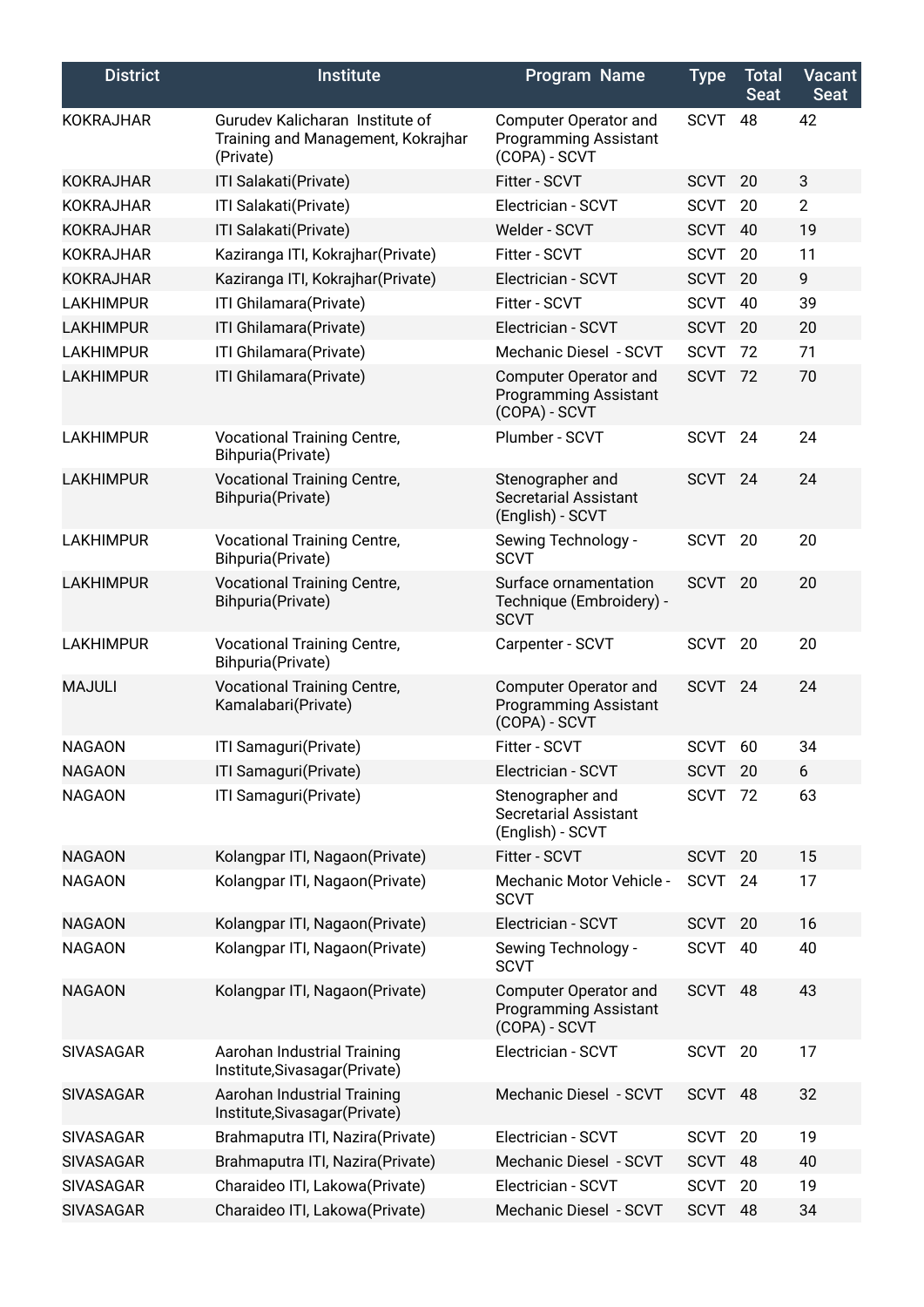| <b>District</b>                    | <b>Institute</b>                                                | <b>Program Name</b>                                                    | <b>Type</b> | <b>Total</b><br><b>Seat</b> | <b>Vacant</b><br><b>Seat</b> |
|------------------------------------|-----------------------------------------------------------------|------------------------------------------------------------------------|-------------|-----------------------------|------------------------------|
| <b>SIVASAGAR</b>                   | Charaideo ITI, Lakowa(Private)                                  | Welder - SCVT                                                          | <b>SCVT</b> | 40                          | 40                           |
| <b>SIVASAGAR</b>                   | ITI Nazira(Private)                                             | Electrician - SCVT                                                     | <b>SCVT</b> | 20                          | 14                           |
| <b>SIVASAGAR</b>                   | ITI Nazira(Private)                                             | Mechanic Diesel - SCVT                                                 | <b>SCVT</b> | 72                          | 52                           |
| <b>SIVASAGAR</b>                   | ITI Nazira(Private)                                             | Computer Operator and<br><b>Programming Assistant</b><br>(COPA) - SCVT | <b>SCVT</b> | 72                          | 71                           |
| <b>SIVASAGAR</b>                   | Jhanji ITI, Amguri(Private)                                     | Electrician - SCVT                                                     | <b>SCVT</b> | 20                          | 20                           |
| <b>SIVASAGAR</b>                   | Jhanji ITI, Amguri(Private)                                     | Mechanic Diesel - SCVT                                                 | <b>SCVT</b> | 48                          | 48                           |
| <b>SIVASAGAR</b>                   | Kaziranga Pvt. ITI, Joysagar(Private)                           | Fitter - NCVT                                                          | <b>NCVT</b> | 40                          | 22                           |
| <b>SIVASAGAR</b>                   | Kaziranga Pvt. ITI, Joysagar(Private)                           | Electrician - NCVT                                                     | <b>NCVT</b> | -40                         | 18                           |
| <b>SIVASAGAR</b>                   | Kaziranga Pvt. ITI, Joysagar(Private)                           | Mechanic Diesel - NCVT                                                 | <b>NCVT</b> | 96                          | 31                           |
| <b>SIVASAGAR</b>                   | Ramdhenu ITI, Sivasagar(Private)                                | Mechanic Diesel - SCVT                                                 | <b>SCVT</b> | 48                          | 32                           |
| <b>SIVASAGAR</b>                   | Rangpur Institute of Craftsmen<br>Training, Sivasagar(Private)  | Fitter - SCVT                                                          | <b>SCVT</b> | 20                          | 15                           |
| <b>SIVASAGAR</b>                   | Rangpur Institute of Craftsmen<br>Training, Sivasagar (Private) | Wireman - SCVT                                                         | <b>SCVT</b> | 20                          | 20                           |
| <b>SIVASAGAR</b>                   | Rangpur Institute of Craftsmen<br>Training, Sivasagar (Private) | Mechanic Diesel - SCVT                                                 | <b>SCVT</b> | 48                          | $\overline{7}$               |
| <b>SIVASAGAR</b>                   | Rangpur Institute of Craftsmen<br>Training, Sivasagar (Private) | Computer Operator and<br><b>Programming Assistant</b><br>(COPA) - SCVT | SCVT        | 24                          | 20                           |
| <b>SIVASAGAR</b>                   | Rangpur Institute of Craftsmen<br>Training, Sivasagar (Private) | Welder - SCVT                                                          | <b>SCVT</b> | 60                          | 60                           |
| SOUTH SALMARA-<br><b>MANKACHAR</b> | EGR ITI, gauripur (Private)                                     | Sewing Technology -<br><b>SCVT</b>                                     | SCVT        | 20                          | 20                           |
| SOUTH SALMARA-<br><b>MANKACHAR</b> | EGR ITI, gauripur (Private)                                     | Computer Operator and<br><b>Programming Assistant</b><br>(COPA) - SCVT | <b>SCVT</b> | 24                          | 24                           |
| <b>TINSUKIA</b>                    | Assam Industrial Training Institute,<br>Tinsukia(Private)       | Fitter - SCVT                                                          | <b>SCVT</b> | 20                          | 1                            |
| <b>TINSUKIA</b>                    | Assam Industrial Training Institute,<br>Tinsukia(Private)       | Electrician - SCVT                                                     | SCVT        | 20                          | 11                           |
| <b>TINSUKIA</b>                    | Assam Industrial Training Institute,<br>Tinsukia(Private)       | Mechanic Diesel - SCVT                                                 | <b>SCVT</b> | 24                          | 6                            |
| <b>TINSUKIA</b>                    | Gargo Institute of Technology,<br>Tinsukia(Private)             | Fitter - SCVT                                                          | SCVT        | 20                          | 17                           |
| <b>TINSUKIA</b>                    | Gargo Institute of Technology,<br>Tinsukia(Private)             | <b>Mechanic Motor Vehicle -</b><br><b>SCVT</b>                         | SCVT 24     |                             | 21                           |
| <b>TINSUKIA</b>                    | Gargo Institute of Technology,<br>Tinsukia(Private)             | Mechanic Diesel - SCVT                                                 | <b>SCVT</b> | 48                          | 28                           |
| <b>TINSUKIA</b>                    | Gargo Institute of Technology,<br>Tinsukia(Private)             | Welder - SCVT                                                          | <b>SCVT</b> | 40                          | 40                           |
| <b>TINSUKIA</b>                    | ITI Margherita(Private)                                         | Computer Operator and<br><b>Programming Assistant</b><br>(COPA) - SCVT | <b>SCVT</b> | 48                          | 48                           |
| <b>TINSUKIA</b>                    | ITI Kakopathar(Private)                                         | Fitter - SCVT                                                          | <b>SCVT</b> | 20                          | 11                           |
| <b>TINSUKIA</b>                    | ITI Kakopathar(Private)                                         | Electrician - SCVT                                                     | <b>SCVT</b> | 20                          | 14                           |
| <b>TINSUKIA</b>                    | ITI Kakopathar(Private)                                         | Mechanic Diesel - SCVT                                                 | <b>SCVT</b> | 72                          | 41                           |
| <b>TINSUKIA</b>                    | ITI Kakopathar(Private)                                         | Computer Operator and<br><b>Programming Assistant</b><br>(COPA) - SCVT | <b>SCVT</b> | 48                          | 42                           |
| <b>TINSUKIA</b>                    | ITI Kakopathar(Private)                                         | <b>Civil Engineering</b>                                               | <b>SCVT</b> | 72                          | 72                           |